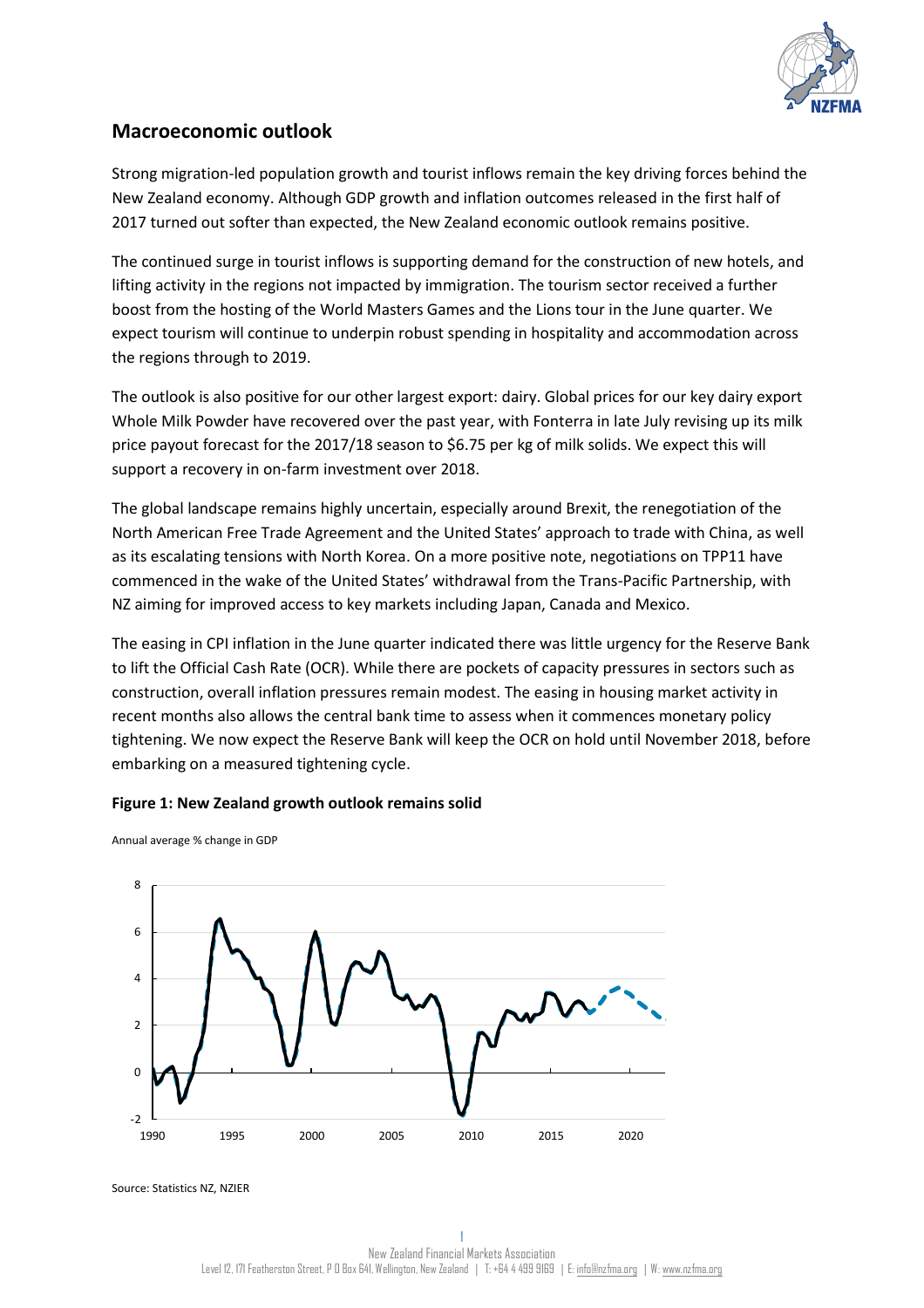

## **Table 1: Forecasts for the NZ economy**

| March year                                          | 2015   | 2016   | 2017   | 2018 f | 2019 f | 2020 f | 2021 f  | 2022 f  |
|-----------------------------------------------------|--------|--------|--------|--------|--------|--------|---------|---------|
| <b>Economic activity</b>                            |        |        |        |        |        |        |         |         |
| Expenditure on GDP, real, aapc                      | 3.1    | 3.5    | 3.1    | 3.1    | 3.6    | 3.4    | 3.1     | 2.5     |
| Real GDP per person, aapc                           | 1.7    | 0.4    | 0.8    | 0.7    | 1.5    | 1.5    | 1.2     | 1.0     |
| Retail sales, real aapc                             | 5.3    | 4.9    | 5.1    | 5.3    | 4.1    | 3.9    | 3.8     | 3.6     |
| Housing investment, real, aapc                      | 8.8    | 2.8    | 10.3   | $-0.4$ | 6.4    | 5.0    | 2.1     | $-3.1$  |
| Other investment, real, aapc                        | 6.1    | 2.5    | 4.0    | 4.2    | 6.4    | 6.0    | 4.3     | 3.6     |
| Exports, real aapc                                  | 4.2    | 5.8    | 0.8    | 2.4    | 2.1    | 2.8    | 2.8     | 2.9     |
| Imports, real, aapc                                 | 7.4    | 2.1    | 5.0    | 3.9    | 2.4    | 2.4    | 2.6     | 2.6     |
| Current account balance, \$ billions                | $-8.5$ | $-7.8$ | $-8.1$ | $-4.6$ | $-6.7$ | $-8.7$ | $-10.5$ | $-11.7$ |
| Current account balance, % of GDP                   | $-3.5$ | $-3.1$ | $-3.1$ | $-1.7$ | $-2.3$ | $-3.0$ | $-3.5$  | $-3.7$  |
| Population, millions                                | 4.6    | 4.7    | 4.8    | 4.9    | 5.0    | 5.0    | 5.1     | 5.2     |
| Population growth, apc                              | 1.8    | 2.1    | 2.2    | 2.0    | 1.9    | 1.7    | 1.5     | 1.2     |
| Nominal GDP, NZ\$ billions                          | 241    | 251    | 265    | 275    | 286    | 298    | 309     | 320     |
| Nominal GDP per person, NZ\$                        | 53,194 | 54,300 | 56,168 | 57,233 | 58,251 | 59,603 | 60,987  | 62,337  |
| GDP, US\$ billions                                  | 195    | 170    | 188    | 196    | 195    | 201    | 207     | 215     |
| GDP per person, US\$                                | 43,074 | 36,817 | 39,835 | 40,771 | 39,829 | 40,157 | 40,861  | 41,766  |
|                                                     |        |        |        |        |        |        |         |         |
| <b>Prices</b>                                       |        |        |        |        |        |        |         |         |
| Consumers price index, apc                          | 0.3    | 0.4    | 2.2    | 1.3    | 1.8    | 1.9    | 2.0     | 2.1     |
| Producers output price index, apc                   | $-2.5$ | 0.1    | 4.1    | 3.9    | 2.9    | 2.5    | 2.3     | 2.3     |
|                                                     |        |        |        |        |        |        |         |         |
| Labour market                                       |        |        |        |        |        |        |         |         |
| Average hourly earnings, \$, Mar quarter            | 26.8   | 27.5   | 27.8   | 28.5   | 29.2   | 30.0   | 30.9    | 31.7    |
| Average hourly earnings, aapc                       | 2.9    | 2.7    | 1.5    | 1.8    | 2.4    | 2.7    | 2.9     | 2.7     |
| Persons employed, 000s                              | 2,354  | 2,401  | 2,538  | 2,582  | 2,645  | 2,688  | 2,749   | 2,808   |
| Persons employed, apc                               | 3.2    | 2.0    | 5.7    | 1.7    | 2.4    | 1.6    | 2.3     | 2.1     |
| Persons unemployed, 000s                            | 135.0  | 132.0  | 131.0  | 127.5  | 133.5  | 135.0  | 134.7   | 132.4   |
| Unemployment rate, % of labour force, sa            | 5.4    | 5.2    | 4.9    | 4.7    | 4.8    | 4.8    | 4.7     | 4.5     |
| Government                                          |        |        |        |        |        |        |         |         |
| Operating balance, \$ billions                      | 0.4    | 1.8    | 4.0    | 3.4    | 4.3    | 6.7    | 7.7     | 9.7     |
| Operating balance (core), % of GDP                  | 0.2    | 0.7    | 1.5    | 1.2    | 1.5    | 2.3    | 2.5     | 3.0     |
| Gross core Crown debt, \$ billions                  | 95.5   | 95.0   | 94.5   | 91.1   | 91.8   | 91.4   | 86.2    | 84.7    |
| Gross core Crown debt, % of GDP                     | 39.7   | 37.9   | 35.7   | 33.1   | 32.1   | 30.7   | 27.9    | 26.4    |
|                                                     |        |        |        |        |        |        |         |         |
| <b>Financial indicators</b>                         |        |        |        |        |        |        |         |         |
| Exchange rate (trade weighted) index <sup>(3)</sup> | 79.2   | 72.6   | 76.5   | 76.0   | 73.5   | 72.1   | 71.0    | 70.6    |
| USD/NZD <sup>(4)</sup>                              | 0.75   | 0.66   | 0.71   | 0.69   | 0.68   | 0.67   | 0.67    | 0.67    |
| AUD/NZD <sup>(4)</sup>                              | 0.96   | 0.92   | 0.94   | 0.92   | 0.88   | 0.86   | 0.82    | 0.85    |
| 90 day bank bill yield $(4)$                        | 3.6    | 2.6    | 2.0    | 0.4    | 0.5    | 1.2    | 1.6     | 2.0     |
| 10 year gov't stock yield <sup>(4)</sup>            | 3.3    | 3.1    | 3.3    | 3.2    | 3.4    | 3.7    | 3.8     | 4.0     |

Notes: (1) The forecasts and estimates presented above should be regarded as indicative. Data may have been rounded and therefore may not sum precisely.

All annual totals are based on seasonally adjusted data.

(2) For government balances, using generally accepted accounting practice (GAAP) based measure of the difference between current revenue and expenditure.

(3) Exchange rate index is the average level for the year to March.

(4) New Zealand dollar exchange rates and interest rates are the average level for the March quarter.

 $(5)$  apc = annual percent change, aapc = annual average percent change, sa = seasonally adjusted

Source: Reserve Bank of New Zealand, Statistics New Zealand, New Zealand Treasury, NZIER estimates and forecasts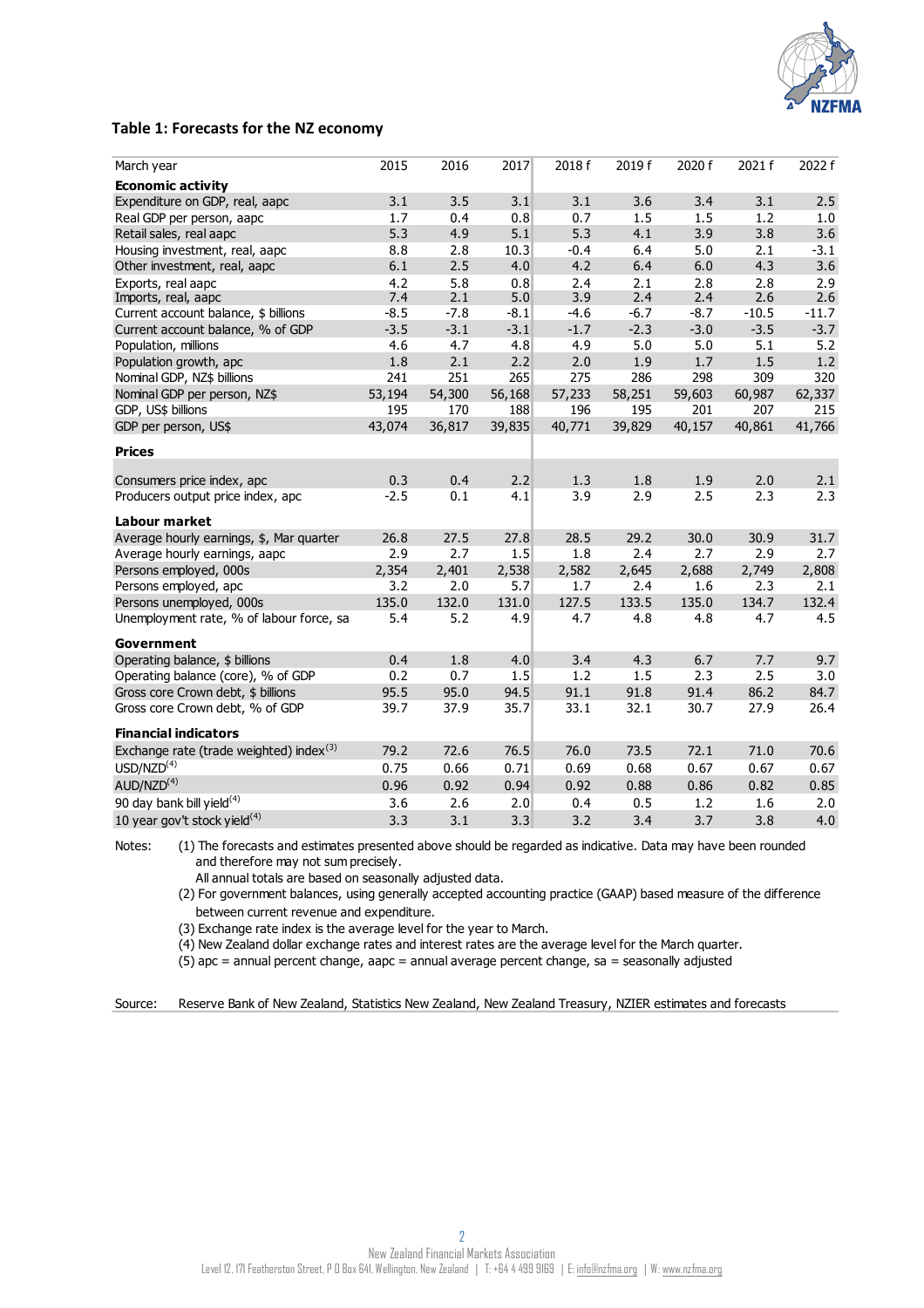

# **NZ credit markets**

## **Long-term interest rates**

New Zealand bond yields largely eased over 2017 in line with offshore movements, partly retracing the sharp rebound in bond yields that occurred over late 2016. Heightened geo-political tensions raised risk aversion in markets and drove investors towards the safe haven of Government bonds.

Although bond yields started 2017 continuing its ascent on expectations expansionary US fiscal policy would boost inflation, heightened geo-political tensions started to weigh on yields in April. Lower inflation outturns both in New Zealand and the major economies added to the downward pressure on bond yields later in the year.

Over the longer term, the trend remains one of a lift in long-term bond yields as interest rates gradually normalise. An improvement in global growth and pick-up in inflation should underpin a further rise in long-term interest rates from historically low levels, both here in New Zealand and globally. The Federal Open Market Committee is continuing to tighten monetary policy in the US by raising its policy rate and reducing the Federal Reserve's bond holdings, with the tightening in monetary conditions supporting higher interest rates globally.





Ten-year government bond yields (% p.a.)

Source: RBNZ

### **Kauri issuance**

Kauri bond issuance in New Zealand has been subdued over 2017, with issuance for the year to date well below record levels reached in 2014 and 2015, when annual issuance totalled NZ\$6.3 billion in each of the years. The appreciation in the US and Australian currencies reduced the appeal of foreign issuer to issue in New Zealand. Meanwhile, offshore demand has fallen in light of the declining absolute yield pick-up for high-grade New Zealand bonds, as interest rate differentials between New Zealand and the US narrowed. The proportion of non-resident holdings of outstanding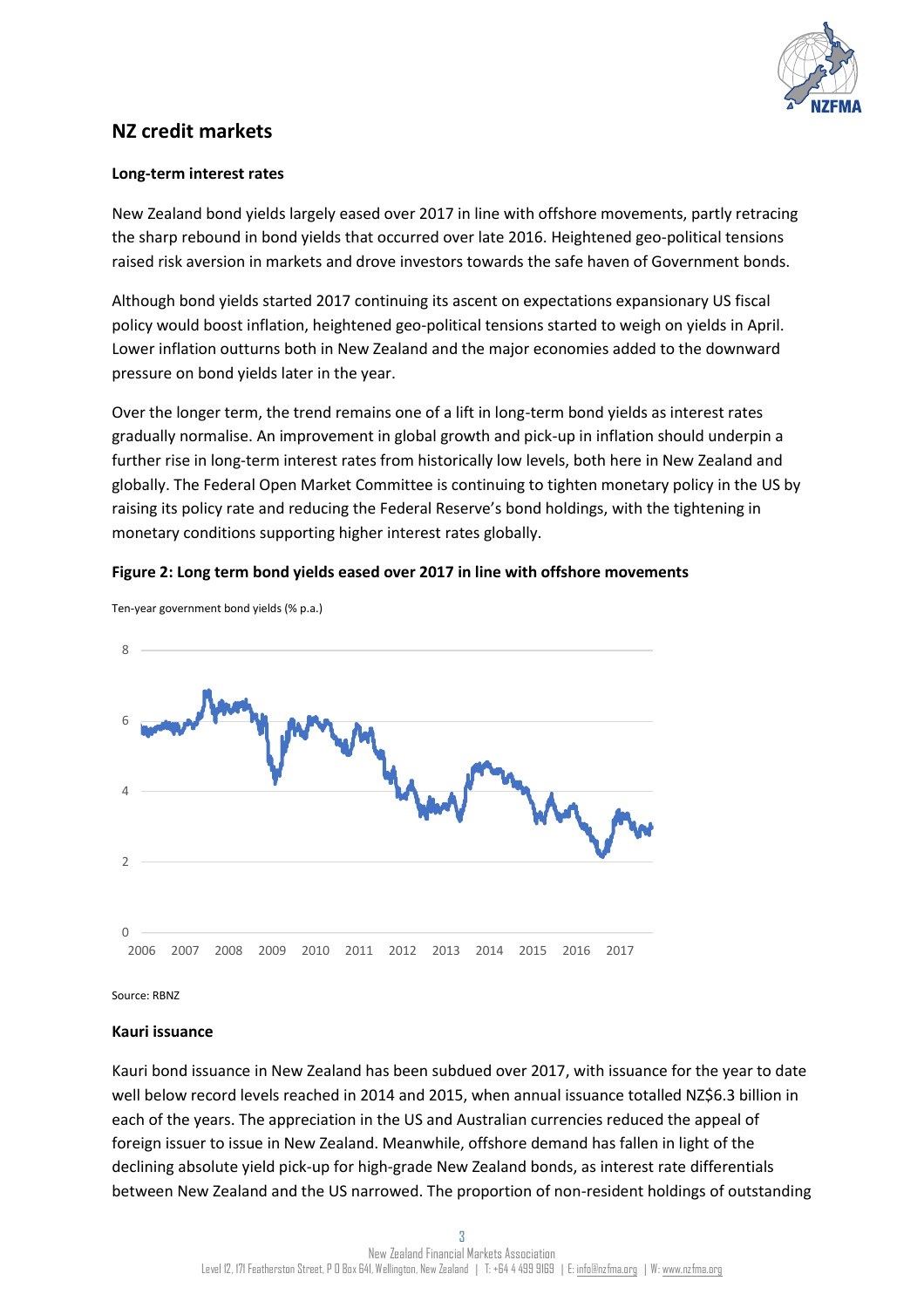

Kauri bonds fell from 47.5 percent for the year to March 2016 to 42.4 percent for the year to March 2017.

## **Government and local authority**

The reduced supply of Kauri bonds has increased domestic demand for Government and local authority bonds. However, the supply of Government bonds is also tightening, with redemptions of government bonds set to exceed issuance over the coming years.

Meanwhile, many councils including the Auckland Council are reaching their debt ceilings as they borrow to fund spending to cope with the demands of a growing population. This is limiting further issuance of local authority bonds.

## **Corporate bonds**

Demand for corporate bonds is strong against a backdrop of tight supply. Issuance was slow over early 2017, but attractive credit spreads (lower margins over swap rates) and a desire to diversify debt sources away from bank debt is driving increased interest in corporate bond issuance more recently.

# **NZ equity markets**

The NZX50 index has lifted since the beginning of the year, recording double-digit growth for the year to date. The increase was despite some high-profile profit warnings from some major companies including Fletcher Building and Steel & Tube. The overall favourable New Zealand economic outlook and low interest rate environment has continued to buoy equity markets, despite uncertainty over the New Zealand General Election as well as heightened geo-political tensions offshore. Although business confidence dipped ahead of the New Zealand General Election, businesses continue to plan for expansion through hiring and investment. This indicates confidence about the economic outlook over the coming years.

From a historical perspective, the New Zealand equity market is very buoyant, with the NZX50 index remaining close to record highs above 3,500. This is in line with the performance of equity markets globally, and largely reflects the effects of very low interest rates as investors seek yield in riskier assets. Although there has been heightened geo-political uncertainty stemming from the rise of anti-Establishment sentiment in the US and Europe over 2016, low interest rates has been the dominant influence in supporting equities higher globally in recent years. With the Federal Reserve on track to tighten US monetary policy, higher interest rates should start to weigh on equity markets in the next few years.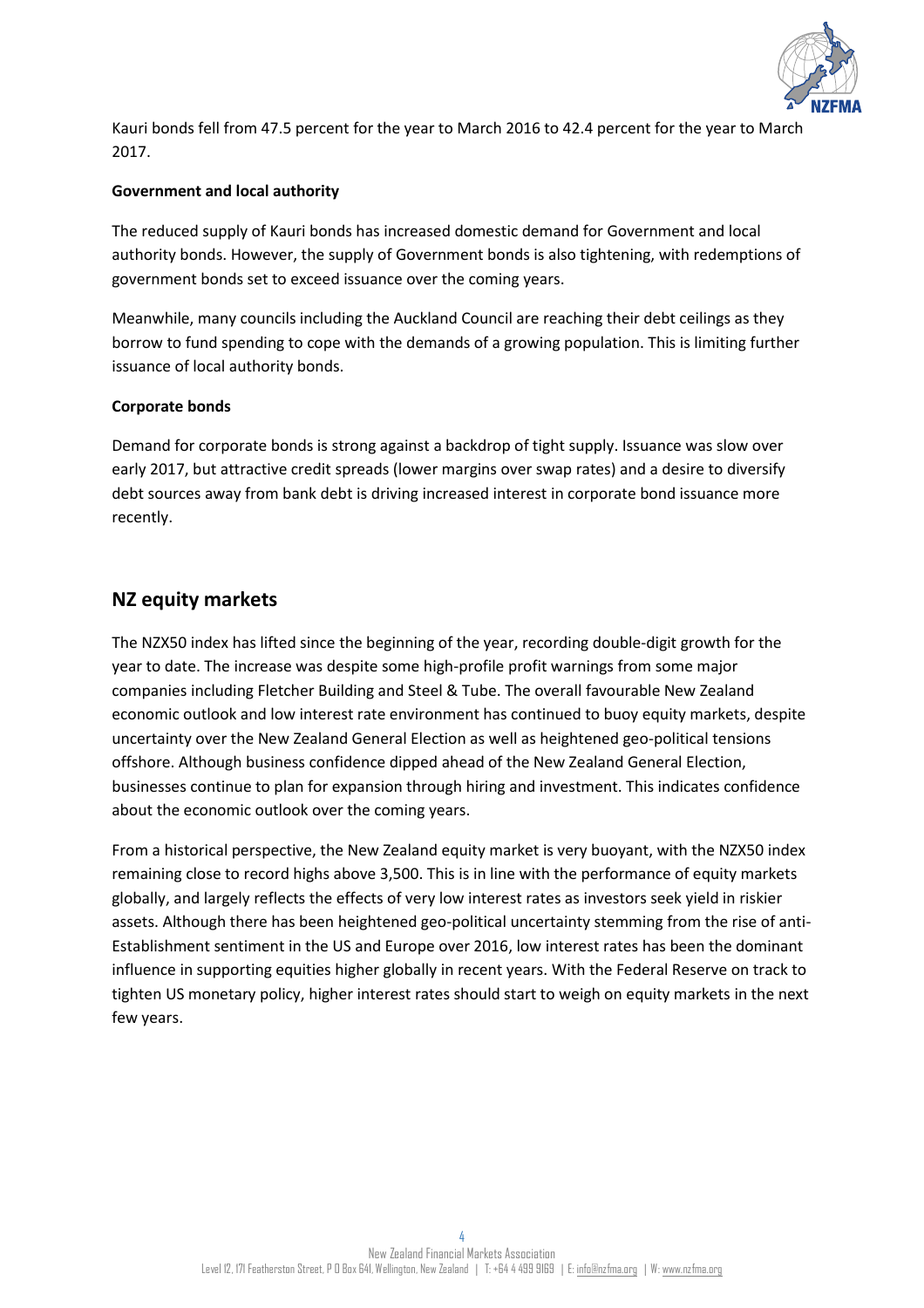



**Figure 3: NZ equity markets rebounded in 2017, shaking off the geo-political uncertainty of 2016**

Source: Thomson Reuters

#### **Corporate earnings**

Notwithstanding high-profile profit warnings from Fletcher Building and Steel & Tube, corporate earnings have generally been favourable, reflecting solid demand in the New Zealand economy. Improved farm income is supporting stronger earnings for rural sector companies, while a large inflow of international visitors is boosting the profitability of tourism companies. Positive earnings results are supporting equity valuations.

Despite strong construction activity, the competitive environment has impacted negatively on the earnings of construction sector companies. Cost pressures remain high, but firms have found it difficult to pass increased costs onto customers in the form of higher prices.

#### **Capital raising**

The pipeline of Initial Public Offerings (IPO) was thin in 2017, despite the strong performance of the sharemarket. The offering of Oceania Healthcare in May was a highlight, and there is the potential for Vodafone Group to list on the NZ Stock Exchange over the coming year.

The number of IPOs in New Zealand has been trending lower in recent years. The high cost of capital raising discourages companies from listing on the NZ Stock Exchange, and there has also been a decline in the number of broker intermediaries to help companies prepare for listing and organise capital raisings. Some NZ companies have favoured listing on the Australian Stock Exchange given the more favourable market conditions and greater liquidity of the Australian sharemarket. The reduced appeal of the NZ Stock Exchange, as well as heightened geo-political risks offshore and uncertainty over the formation of the new Government here in New Zealand, will likely continue to dampen investor appetite for new offerings over the next year.